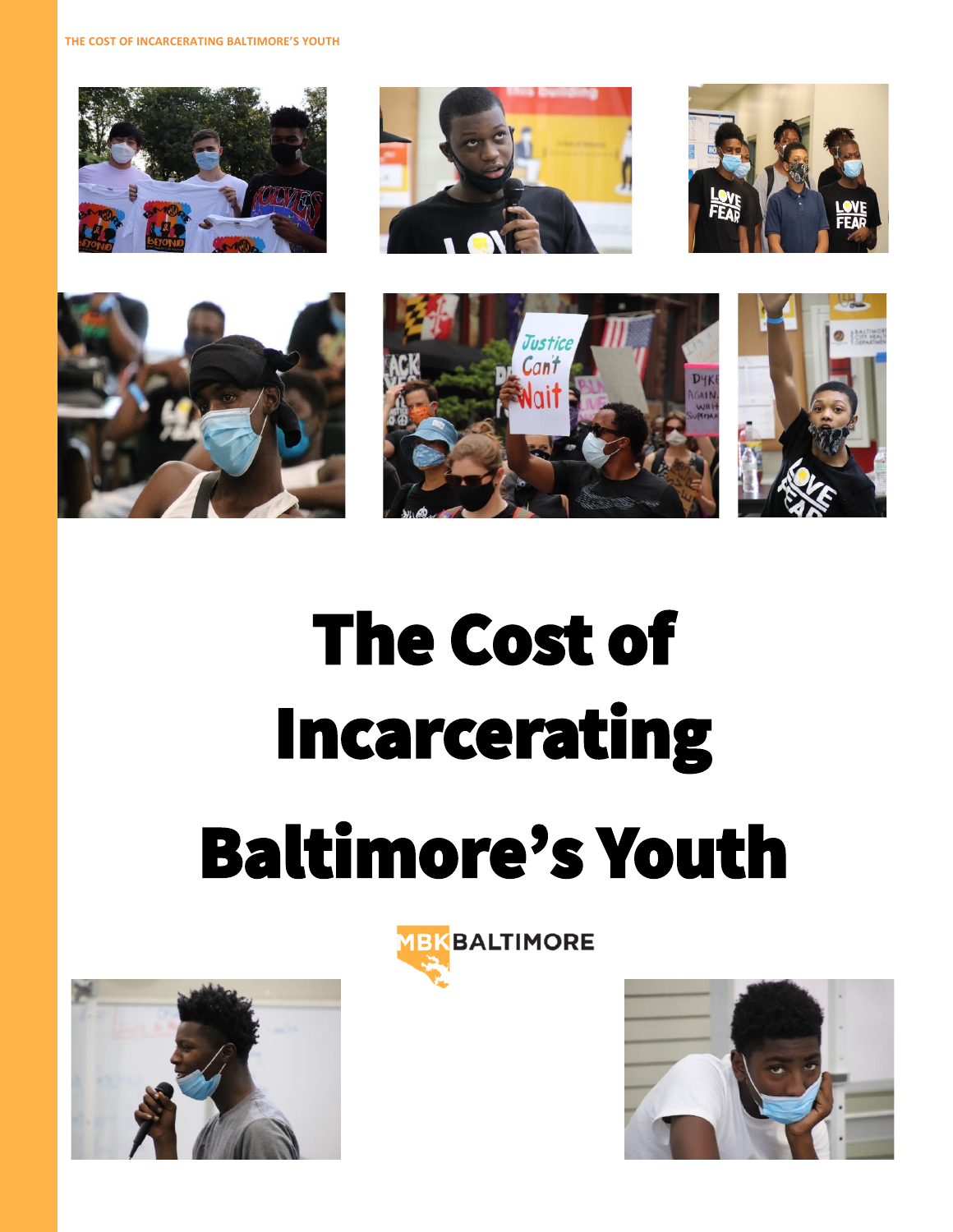# **THE HUMAN AND FINANCIAL COSTS OF JUVENILE JUSTICE PLACEMENT IN BALTIMORE & MARYLAND**

#### Summary

The current system in place to respond to the needs of youth arrested in Baltimore is expensive and produces poor results. Over reliance on detention and youth placement facilities costs taxpayers \$34 million for the youth from Baltimore alone. These interventions also generate poor results, with over half of the youth discharged from these facilities rearrested within one year, with more than one in five convicted of a crime.

Alternative approaches are not only cheaper, they are also more effective. Some cities and states have changed their policies and procedures to greatly reduce youth incarceration through both community-based programs and by pre-arrest diversion away from the juvenile justice system.

A range of proven community and home-based interventions could dramatically improve youth outcomes, reduce recidivism and protect public safety. These could be provided for a fraction of the cost of the current system. We discuss some of these impactful interventions in this report. Depending on the range of needs and appropriate alternative interventions to be offered, taxpayers could save anywhere from \$10-20 million each year, and youth would have better outcomes not just during their adolescence, but throughout their lifetimes.

#### The Costs of the Current System

When a child between the ages of 7–17 is arrested in Baltimore and charged in the juvenile system, the young person may be confined in a juvenile detention center pending the outcome of charges and trial. If found guilty of the crime for which they are accused, the young person may receive a disposition to be confined in a youth placement facility as a consequence for their offense, if no less restrictive alternative is available. Judges make these decisions based on the severity of the crime, the perceived risk the youth poses to the community, their treatment needs and the availability of suitable alternatives to placement to address the youth's behavior and ensure the safety of the community.

Increasingly across the country, jurisdictions are questioning their current approach. Reforms elsewhere have proven results. The Los Angeles County Office of Youth Diversion and Development (YDD) serves as the central coordinating body overseeing the countywide expansion of pre-booking diversion. According to Department of Justice statistics, the total number of youth arrests and citations in the County plummeted from 56,286 in 2005 to 13,665 in 2015. In Massachusetts, arrests of youth under the age of 18, and the population of youth ordered to the custody of the Department of Youth Services, have all dropped by double digits since 2008. The extraordinary decline in youth justice caseloads since 2008 continued even after Massachusetts raised the upper age of its juvenile jurisdiction from a youth's 17th to 18th birthday in the fall of 2013. The number of committed youths as of January 1 declined 76%, from 1,895 in 2008 to 452 in 2020.<sup>1</sup>

Not only are youth detention and placement facilities very expensive to operate, but they also produce bad results when measured by the future behavior of young people held in their care. Taking a hard look at costs and results opens the question of whether alternative approaches can be less expensive and produce better results – both on future life outcomes for the young people and on safety of the community.

Consider the human costs first. Youth placement does not assist young people to address their behaviors and return to productive community life upon their release. Over half (50.9%) of Baltimore City's juveniles placed in a placement facility are re-arrested within just 12 months after being released as of FY 2019 (the most recent year

<sup>1</sup> Data Sources: DYS Annual Report 2017; Massachusetts FFY2015 Three Year Plan; DYS Annual Report 2019; and email correspondence with DYS Director of Research and Internal Review Board Chair, October 7, 2020.



l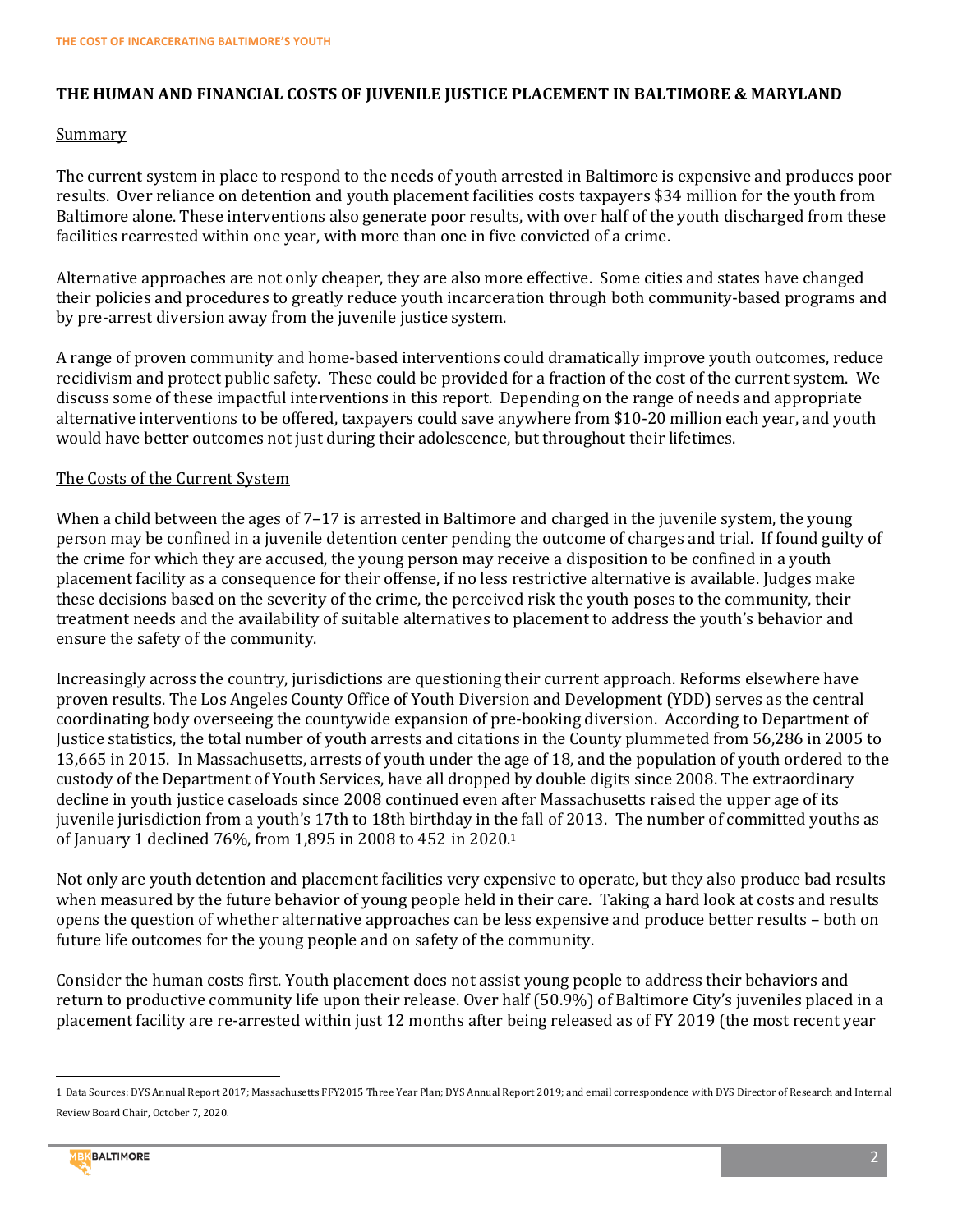with data available). <sup>2</sup> And, the 12 month re-conviction rate for Baltimore's youth released from a state facility was 20.8% in Fiscal 2018(the most recent year with this data available).

Costs of producing bad results are high. It costs \$25 million to fully operate and staff the Baltimore City Juvenile Justice Center (BCJJC).<sup>3</sup> BCJJC holds young people pending trial and pending placement, including youth being charged as adults. There are 120 beds, all reserved for young men. Last year, less than 60% of total capacity was utilized.4 The cost of operating the facility, however, does not go down, despite the population drop. Costs for operation and staffing are fixed. As a result, when the population declines the average cost per bed increases as the full cost is spread across fewer youth; consequently, in 2020, the average annual cost per youth was nearly \$205,000.<sup>5</sup>

Maryland's placement facilities for youth totaled an alarming \$**38,781,054** in operational costs last fiscal year<sup>6</sup> with an average utilization rate of 49.2% (see table below for utilization rates for each facility)<sup>7</sup>.

- $\circ$  The combined total bed capacity for these facilities was 198 youth, while the average daily population (ADP) during that same time period was 97 youth total across all facilities.<sup>8</sup>
- o A total of 513 youth were committed to state facilities in the most recent year.<sup>9</sup>
- o Statewide, youth of color (non-white) represented nearly 80% (399 youth total) of all placements despite representing only 30% of the general population. 10

When taking into consideration the total combined expenses for operating Maryland's youth placement facilities and dividing that total by the statewide average daily population, this average annual cost nearly doubles to \$**399,804.68** per bed at a Maryland-sponsored placement facility.

 $\circ$  Baltimore City youth made up 20% of all committed placements.<sup>11</sup> The cost for housing these youth at state facilities, at the average rate, was \$8 million.

Sending a young person away from home as part of a response to their offenses keeps a child away from their most important source of support during their rehabilitation: the child's family; or other mentors. Previous research from the Vera Institute of Justice found that benefits of visits and contact from loved ones include face-to-face contact, increased motivation, and emotional regulation.12 All four state operated youth facilities in Maryland are far from Baltimore City youth's homes and communities.<sup>13</sup> Backbone Mountain Center is the largest facility in terms of bed capacity and average daily population. It is located 170 miles away from the City of Baltimore. Last fiscal year, 40% of all youth placed at the Garrett's Children Center (formerly Savage Mountain Youth Center) were from Baltimore City, the highest concentration of City youth across all seven placement facilities. Garrett, located in Lonaconing, MD, is over 160 miles west of Baltimore. These facilities are difficult to reach, especially for families hard pressed to pay for transportation or for gas for a car. As a result, youth become more estranged from family and community, suffer significant school disruption and have weakened social capital upon return after discharge.

 $\overline{\phantom{0}}$ 

<sup>13</sup> At the start of the COVID-19 pandemic, Maryland had 7 youth placement facilities. Due to dropping population numbers, Maryland currently operates 4 youth facilities – Backbone, Green ridge, Victor Cullen, and Mt. View. All are located in Western Maryland.



<sup>2</sup> Maryland Department of Juvenile Services, Data Resource Guide 2020, p. 196

<sup>3</sup> ^^^ Appendix E

<sup>4</sup> ^^^ p. 131

<sup>5</sup> ^^^ Appendix E

<sup>6</sup> ^^^ Appendix D

<sup>7</sup> ^^^ p. 149

<sup>8</sup> ^^^ p. 149; Average Daily Population (ADP): Daily population of youth averaged over the number of days in a given time period.

<sup>9</sup> ^^^ p. 154

<sup>10</sup> ^^^ p. 160

<sup>11</sup> ^^^ pp. 154, 160

<sup>12</sup> Ryan Shanahan, Sandra Aguledo. "Families as Partners: Supporting Incarcerated Youth in Ohio." Vera Institute of Justice. 2012.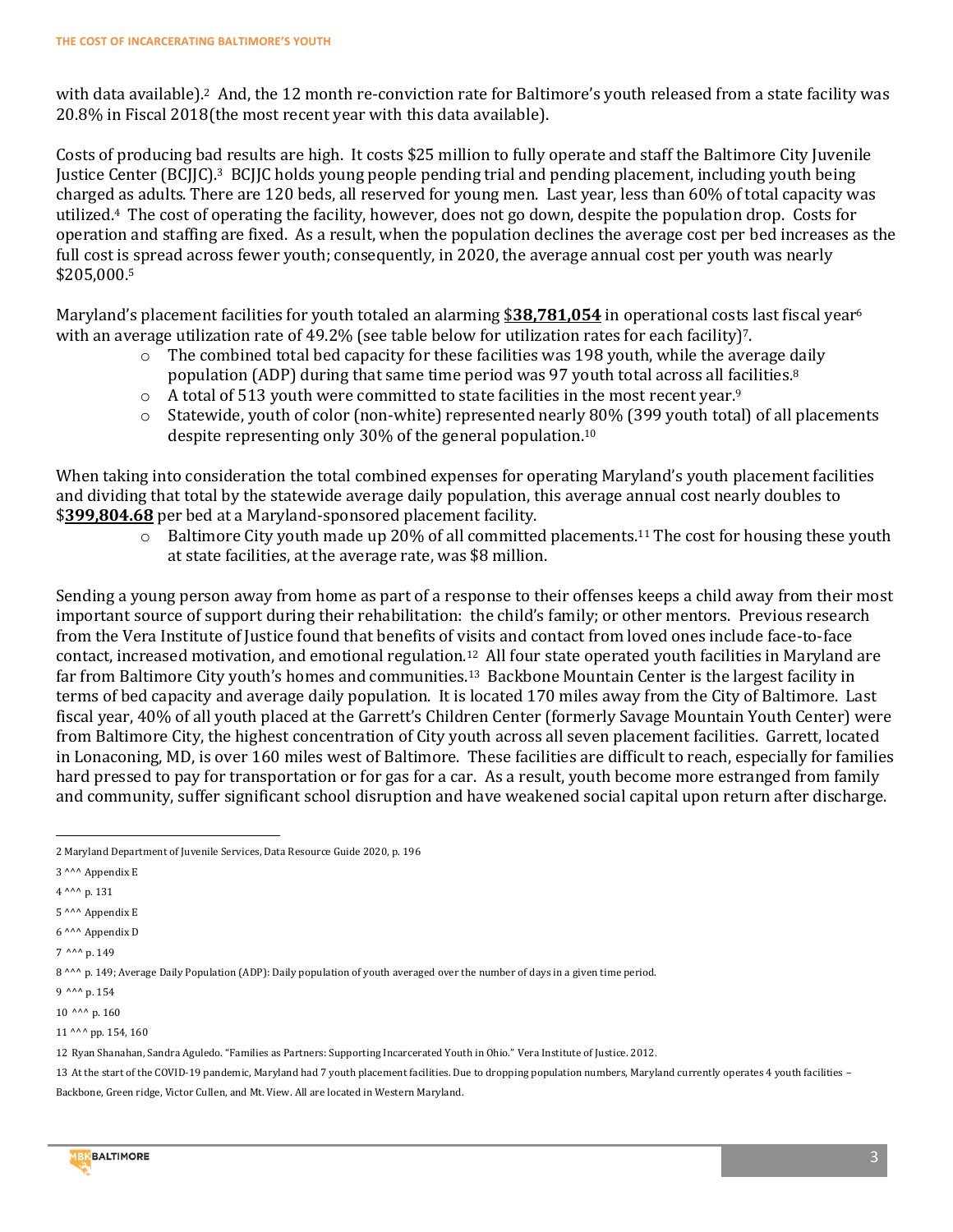Last year, the average length of stay (average number of days in placement) for one young person in these facilities was 147 days (approximately 5 months out of the year).<sup>14</sup>

The harms of placing young people in jail are well-documented. Even short stays in pretrial detention can increase recidivism, particularly for children with little prior history.15 Detained youth show greater trauma and markers for severe mental health issues such as suicidal ideation compared to the general population.16 Detention interrupts and interferes with education and employment.<sup>17</sup>

Not only does secure placement not promote the rehabilitation of youth, but it too has been proven to increase recidivism and decrease public safety. This is glaringly clear when assessing the inefficacy and costliness of the current approach to juvenile placement and rehabilitation. The highly expensive costs to taxpayers to operate these underutilized youth placement facilities sits side by side of poor youth outcomes, while proven communitybased interventions are available that come with significantly lower price tags (see pg. 4).

| <b>Maryland State Operated Placement Facilities</b><br>Bed Capacity, Staff Totals, ADP, Average Length of Stay (ALOS), and Utilization Rate (FY20) <sup>18</sup> |          |              |            |             |                            |
|------------------------------------------------------------------------------------------------------------------------------------------------------------------|----------|--------------|------------|-------------|----------------------------|
| <b>Facility</b>                                                                                                                                                  | Capacity | <b>Staff</b> | <b>ADP</b> | <b>ALOS</b> | <b>Utilization</b><br>Rate |
| Backbone Mountain Center                                                                                                                                         | 48       | 69           | 26         | 127.5       | 54.2%                      |
| Garrett Children's Center                                                                                                                                        | 8        | 52           | 6          | 153.5       | 80.1%                      |
| Green Ridge Youth Center                                                                                                                                         | 30       | 6519         | 15         | 145         | 49.9%                      |
| Green Ridge Mountain Quest                                                                                                                                       | 10       |              | 4          | 93          | 36.3%                      |
| J. DeWeese Carter Center<br>(Female Only) <sup>20</sup>                                                                                                          | 14       |              | 6          | 144.5       | 46%                        |
| Meadow Mountain Center <sup>21</sup>                                                                                                                             | 40       |              | 19         | 133.5       | 48.5%                      |
| Victor Cullen Center                                                                                                                                             | 48       | 90           | 21         | 146         | 42.8%                      |
| Totals                                                                                                                                                           | 198      | 276          | 97         | 135         | 51.1%                      |

- 15 Hertig Walker, "The Impact of Pretrial Juvenile Detention on 12-Month Recidivism: A Matched Comparison Study" June 2020, Sage Publications (studied 32 jurisdictions). 16 Office of Juvenile Justice Delinquency and Prevention (OJJDP). "Suicidal Thoughts and Behaviors among Detained Youth." (2014).
- 17 Annie E. Casey Foundation. "Kids Deserve Better: Why Juvenile Detention Reform Matters." (June 2018).

 $\overline{\phantom{0}}$ 

<sup>14</sup> Maryland Department of Juvenile Services, Data Resource Guide 2020 p. 155

<sup>18</sup> Maryland Department of Juvenile Services, Data Resource Guide 2020 pp. 172-185; Average Length of Stay (ALOS) is the Average total number of days in residential placement between admission and release. Youth detained in more than one facility during a contiguous stay are counted as a single placement.

<sup>19</sup> Includes Green Ridge Mountain Quest Staff Total

<sup>20</sup> J. DeWeese Carter Center youth were relocated to the new Mountain View program on the grounds of Backbone Youth Center on June 19, 2020

<sup>21</sup> Closed at the end of FY 2020 and the youth were moved to Green Ridge Youth Center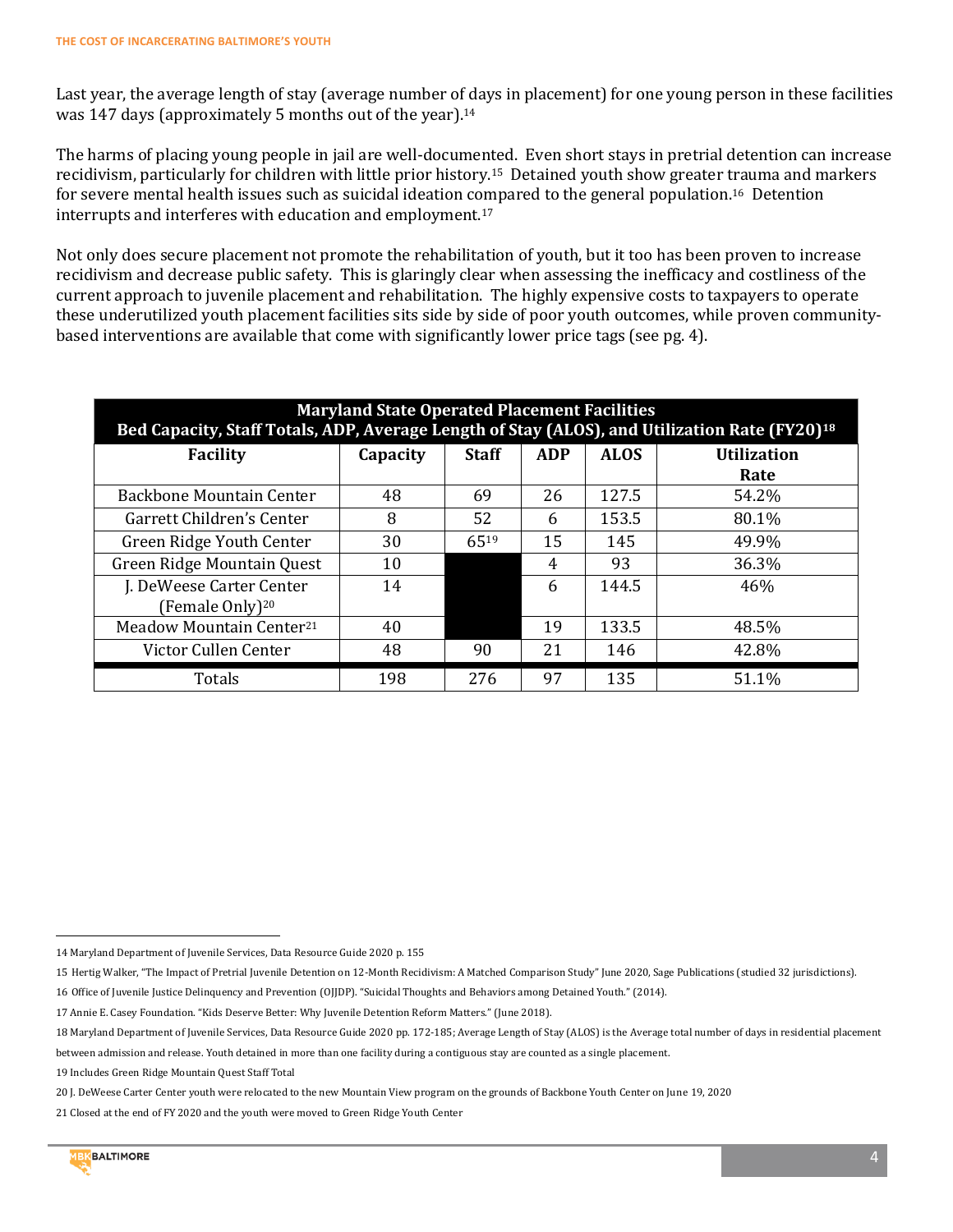# **MBKBALTIMORE** Alternatives to Incarceration

### **AT-HOME & COMMUNITY BASED ALTERNATIVES TO INCARCERATION (ATI)**

Across the country jurisdictions have been exploring alternative approaches to youth detention and incarceration. Proven evidence demonstrates that there are effective programs that can engage youth and support their families, allowing them to stay at home and in community. These structured programs are founded in knowledge of youth brain development and effective interventions to assist with decision-making, healthy relationships, and future life planning.

Youth who are demonstrating normal adolescent behaviors are best supported entirely outside the juvenile justice system (NRC 2013). For those who do require targeted intervention for harmful behavior, research has shown that at-home and/or close to home community-based options are generally more effective than incarceration in reducing reoffending (Fabelo et al. 2015; Ryon et al. 2013). Alternatives to incarceration (ATI) programs also help reduce racial disparity by increasing equitable options for youth who can be successfully supervised in the community.

The following evidence-based at-home or close to home ATI programs are not just supremely costeffective (see Cost-Benefit Analysis Section below) but generally result in far better outcomes for Baltimore's court involved youth compared to placement in a juvenile facility.

# **FUNCTIONAL FAMILY THERAPY (FFT)**

Functional Family Therapy (FFT) is a short-term family therapy intervention and juvenile diversion program helping at-risk children and delinquent youth to overcome adolescent behavior problems, conduct disorder, substance abuse, and delinquency. FFT is a Blueprint Certified Model Program and is rated Effective by the Office of Juvenile Justice and Delinquency Prevention for significantly reducing recidivism rates.

FFT is designed to improve within-family attributions, family communication, and

supportiveness while decreasing intense negativity and dysfunctional patterns of behavior. Based on the specific risk and protective factor profile of each family, the program targets parenting skills, youth compliance, and a wide range of behaviors involving cognitive, emotional, and behavioral domains.

Intervention services consist primarily of direct contact with family members, in person and telephone; however, services may be coupled with supportive system services such as remedial education, job training and placement and school placement. Some youth are also assigned trackers who advocate for these youth for a period of at least three months after release.

FFT is a phased program with steps which build upon each other. These phases consist of:

- Engagement, designed to emphasize within youth and family factors that protect youth and families from early program dropout;
- Motivation, designed to change maladaptive emotional reactions and beliefs, and increase alliance, trust, hope, and motivation for lasting change;
- Assessment, designed to clarify individual, family system, and larger system relationships, especially the interpersonal functions of behavior and how they relate to change techniques;
- Behavior Change, which consists of communication training, specific tasks and technical aids, parenting skills, contracting and response-cost techniques, and youth compliance and skill building;
- Generalization, during which family case management is guided by individualized family functional needs, their interface with environmental constraints and resources, and the alliance with the FFT Therapist/Family Case Manager.

Data from numerous studies of FFT outcomes suggest that when applied as intended, FFT reduces recidivism and/or the onset of offending between 25 and 60 percent more effectively than other programs (Alexander et al., 2000). Other studies indicate that FFT reduces treatment costs to levels well below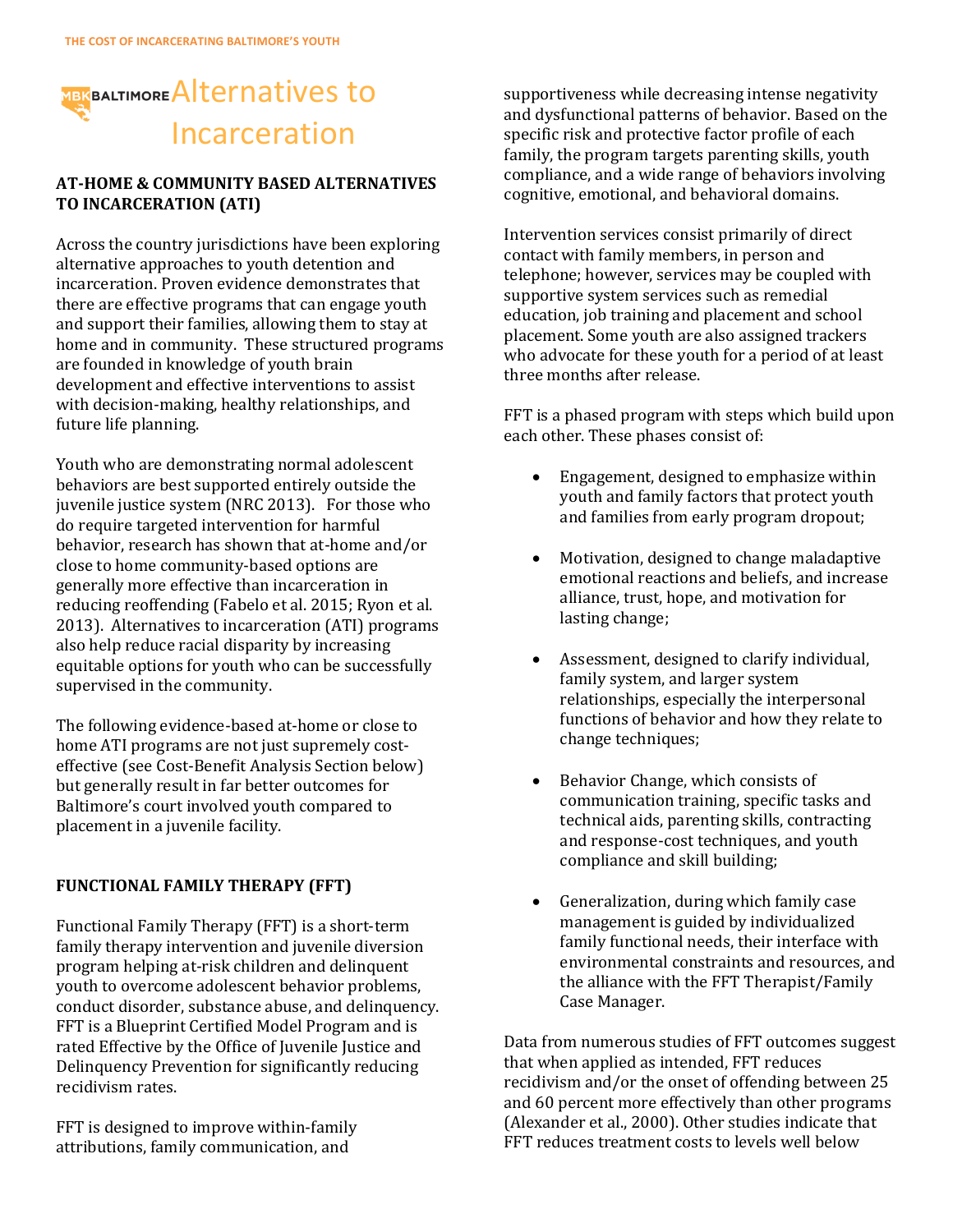those of traditional services and other interventions (Alexander et al., 2000).

From 1973 to the present, published data have reflected the positive outcomes of FFT. Data show, for instance, that when compared with standard juvenile probation services, residential treatment, and alternative therapeutic approaches, FFT is highly successful. Both randomized trials and nonrandomized comparison group studies (Alexander et al., 2000) show that FFT significantly reduces recidivism for a wide range of juvenile offense patterns. FFT also significantly reduces potential new offending for siblings of treated adolescents (Klein, Alexander, and Parsons, 1977).

# **TREATMENT FOSTER CARE OREGON (TFCO)**

Treatment Foster Care Oregon, formerly Multidimensional Treatment Foster Care, is a therapeutic foster care program with the goal of reuniting families, reducing delinquency and teen violence, and increasing prosocial behavior and participation in prosocial activities. This is accomplished through behavioral parent training and support for foster parents, family therapy for biological parents, skills training and supportive therapy for youth, and school-based behavioral interventions and academic support. As a Blueprint Certified Model Program, TFCO outcomes included significantly reducing re-arrest and re-convictions, drug use, and days in incarceration for youth participants.

Community families are recruited, trained, and closely supervised to provide TFCO-placed adolescents with treatment and intensive supervision at home, in school, and in the community; clear and consistent limits with follow-through on consequences; positive reinforcement for appropriate behavior; a relationship with a mentoring adult; and separation from delinquent peers. TFCO utilizes a behavior modification program based on a three-level point system by which the youth are provided with structured daily feedback. As youth accumulate points, they are given more freedom from adult supervision. Individual and family therapy is provided, and case managers closely supervise and support the youth and their foster families through daily phone calls and weekly foster parent group meetings. There is a learning emphasis on teaching interpersonal skills and on

participation in positive social activities including sports, hobbies, and other forms of recreation. Placement in foster parent homes typically last for about six months. Aftercare services remain in place for as long as the parents want, but typically last about one year.

Eight randomized trials and numerous other studies have provided evidence of the feasibility and effectiveness of TFCO. The first studies explored the feasibility and cost effectiveness of using the model for adolescents referred for delinquency and for children and adolescents leaving the state mental hospital. Results showed that TFCO was not only feasible, but compared to alternative residential treatment models, the cost of TFCO was substantially lower resulting in savings for both systems and taxpayers (se[e www.wsipp.wa.gov\)](http://www.wsipp.wa.gov/).

Specifically, both boys and girls referred from juvenile justice show greater benefits from participation in TFCO than in group care. Youth in TFCO have about half the number of arrests as those in group care at follow-up and TFCO youth have a higher rate of desistance from arrest than those in group care. In addition, there are significant and meaningful differences between TFCO and group care youth on participation in violent criminal activity. Across studies, we have also found that fewer adolescents run away from TFCO than from group care. Once youth leave placements, those in TFCO spend significantly fewer days in locked settings (detention, training schools, hospitals, etc.) at followup.

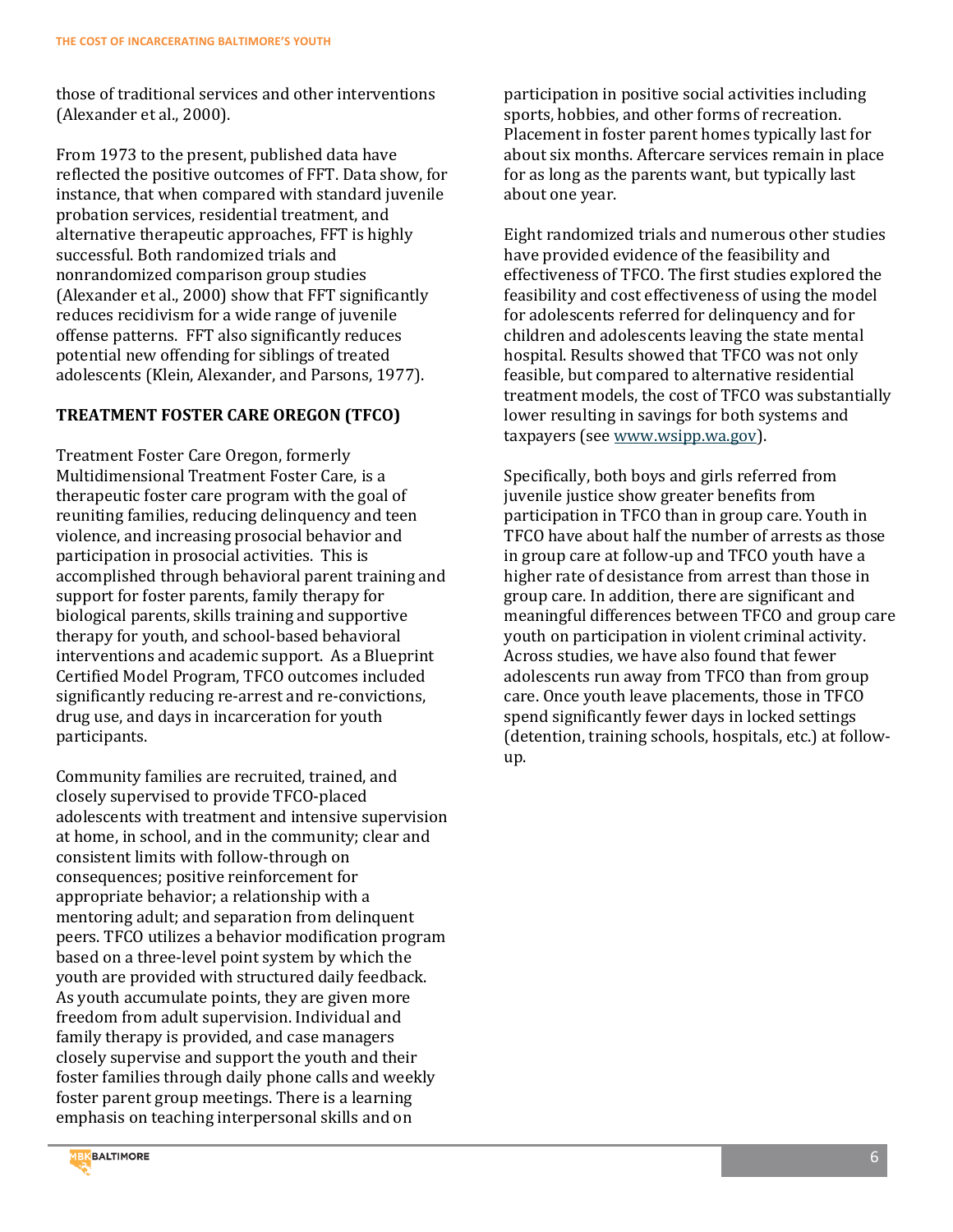When implemented with delinquent boys, significant program effects, relative to a comparison group, included:

- Incarcerated 60% fewer days 12 months after baseline
- Fewer subsequent arrests 12 months after baseline
- Less self-reported other drug use at 12 and 18 months, and tobacco and marijuana use at 18 months post-program
- Fewer violent offense referrals (21% in treatment vs. 38% of Controls) two years after enrollment
- Fewer self-reported violent offenses (10.5 incidents for treatment group vs. 32.6 incidents for control group) two years after enrollment
- Ran away from their programs, on average, three times less often

# **COMMUNITY BASED GROUP HOMES**

General group homes are residential programs for youth in placements licensed by Department of Human Services (DHS), Department of Juvenile Services (DJS), or the Office of Health Care Quality (OHCQ), which is part of the Maryland Department of Health (MDH). They provide out-of-home care for four or more youth who are moderate to high risk and need more structure and supervision than a relative, foster parent, or treatment foster care program could offer. General group homes also provide a formal program of basic care, social work, and health care services. DJS has established three levels of residential program placements based largely on the level of program restrictiveness. Levels I and II include all programs where youth reside in a community setting and attend community schools (Level I), and programs where education is provided on-grounds and youth movement is restricted primarily by staff monitoring and supervision (Level II). Level III programs do not include communitybased group homes.

DJS utilized18 group homes, including 4 Therapeutic Group Homes (TGH) during FY20. TGHs provide access to a range of diagnostic and therapeutic mental health services to youth who are moderate to high risk and have an emotional or developmental disability. Maryland's Group Homes saw an average daily population of 68 youth last fiscal year (152

youth in total were placed in a state-sponsored group home). Baltimore City youth represented 20.5% of all total group home placements.22 Only one state sponsored group home is located in Baltimore City (One Love), and it saw 16 youth in total admitted to its program during FY20. Another four are located in Baltimore County (20 total admissions).

Between FY 2017 and FY 2019, the 12-month rearrest rate for youth released from a group home program decreased by nearly 10 percentage points  $(44.7\%$  to 35.3% respectively)<sup>23</sup>. Although at-home alternative programs see significantly better reductions in youth recidivism, the 12-month rearrest rate<sup>24</sup> for youth released from group homes during this time period was still 14% lower than the 12-month re-arrest rate for youth placed in a DJS placement facility.

 $\overline{a}$ 



<sup>22</sup> Maryland DJS, Data Resource Guide 2020 p. 164

<sup>23</sup> Maryland DJS, Data Resource Guide 2020 p. 199

<sup>24</sup> 12 month rearrest rate measures whether a juvenile was re-arrested within 12 months of their release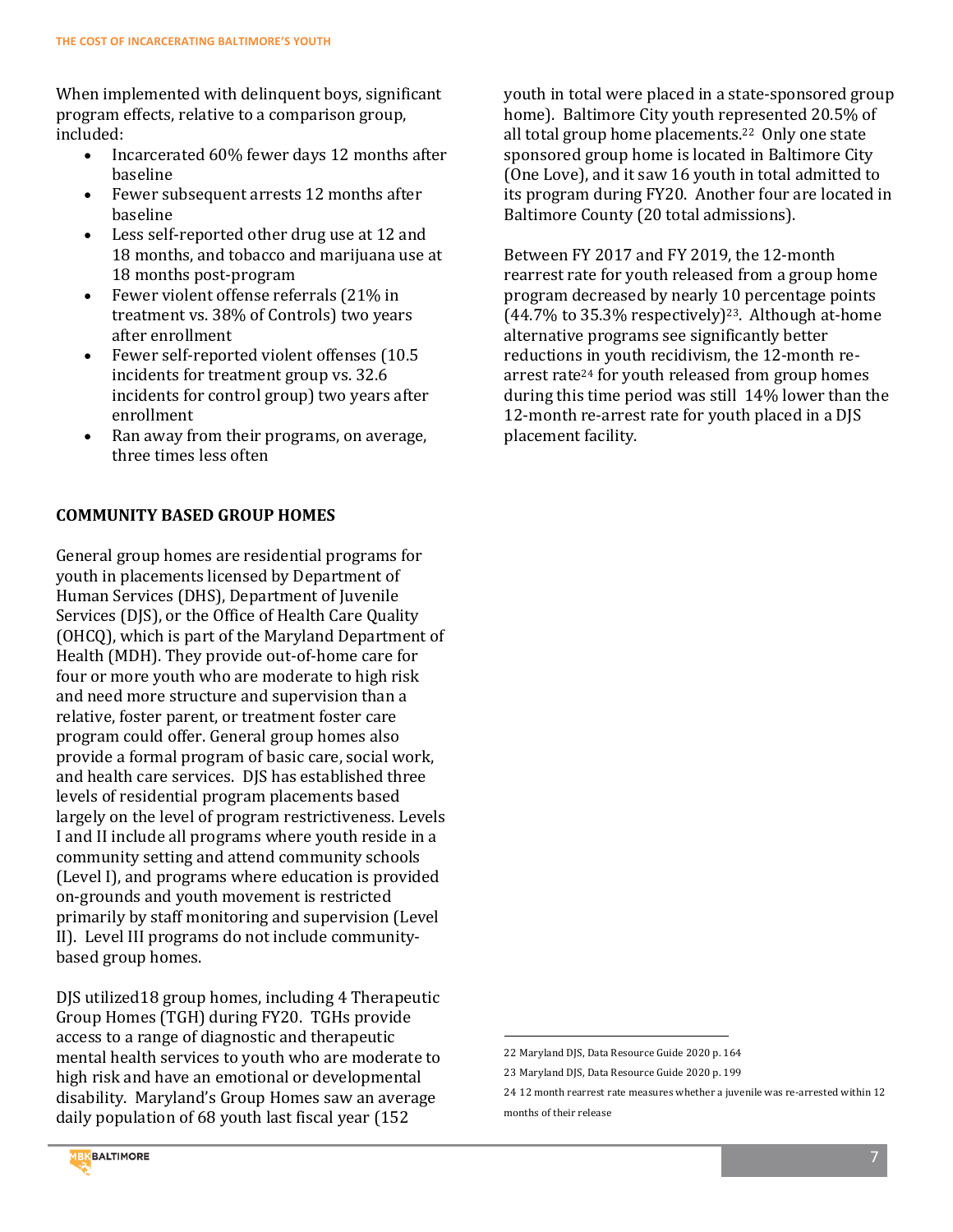

# **FUNCTIONAL FAMILY THERAPY**

A mid-sized FFT team would consist of 4 Full Time therapists and 1 Full time supervisor each managing a caseload up to 10-12 cases at any given time. Therapists can expect to complete a case in approximately 3-5 months. So, a full time FFT therapist can expect to complete 30-48 cases throughout the course of a year.

- Annual Cost Per Bed at a state-sponsored facility: \$399,804
- Cost Per FFT Case: \$4,019.63
- **Estimated Savings Per Youth: \$395,784.37**

### **TREATMENT FOSTER CARE OREGON**

Treatment Foster Care programs operate around the United States. One example is in Oregon. Youth served in TFCO reside in the TFCO treatment home for approximately nine months. In most cases, new sites can be fully operational within a year from startup of the implementation phase. To operate a program with approximately 10 beds (the typical start-up size), a full team requires one Full Time Team Leader, one Full Time Family Therapist, part time individual therapist (.5 FTE), skills trainers (20- 25 hrs./week per 10 bed program), Part Time Foster Parent Recruiter, Trainer, and Parent Daily Reporter Caller (0.75 FTE), and one foster family for each placement.

- Annual Cost Per Bed at a state-sponsored facility: \$399,804
- Cost Per TFCO-A Youth: \$11,553<sup>25</sup>
- **Estimated Savings Per Youth: \$388,251**

#### **COMMUNITY BASED GROUP HOMES**

Despite the higher costs to operate a communitybased group home compared to at-home/close to home alternatives like FFT and TFCO, they still cost significantly less than state sponsored placement facilities.

- Annual Cost Per Bed at a state-sponsored facility: \$399,804
- Annual Cost Per Bed at a state-sponsored group home: \$266,719<sup>26</sup>
- **Estimated Savings Per Youth: \$133,085**

 $\overline{a}$ 

l



<sup>25</sup> [Washington State Institute for Public Policy](http://www.wsipp.wa.gov/BenefitCost/Program/20); final costs reflect 2021 dollars adjusted for inflation

<sup>26</sup> MD DJS Data Resource Guide, pgs. 7, 164; divide FY 2020 DJS

Community/Residential Operations Administration costs of \$18,136,900 by the youth ADP of 68 (total ADP for DJS operated community-based group homes) gives you \$266,719 per child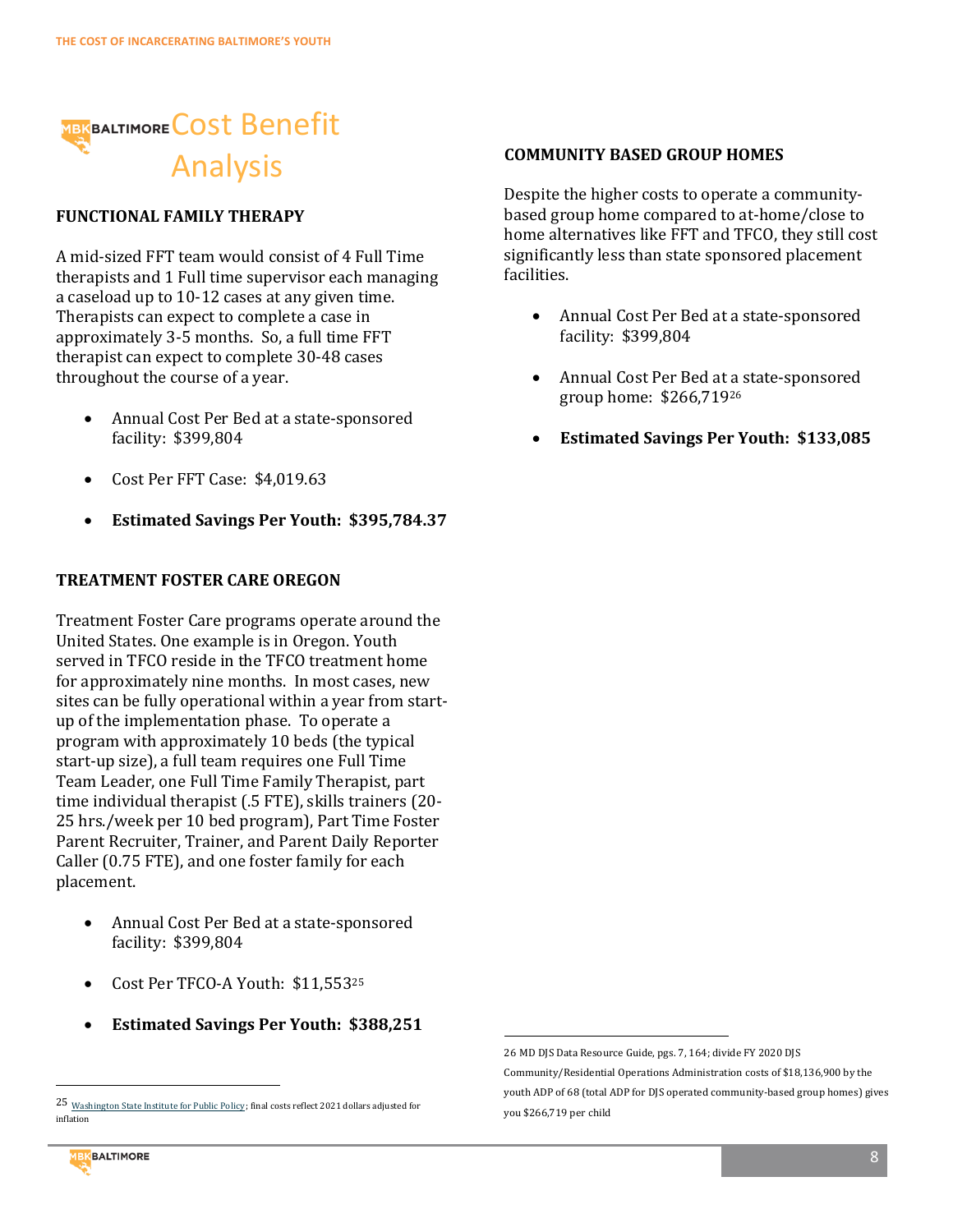

Alexander, J.F., and Parsons, B.V. 1973. Short-term family intervention: A therapy outcome study. Journal of Consulting and Clinical Psychology 2:195– 201.

Alexander, J.F., Pugh, C., Parsons, B.V., and Sexton, T.L. 2000. Functional family therapy. In Blueprints for Violence Prevention (Book 3), 2d ed., edited by D.S. Elliott. Boulder, CO: Center for the Study and Prevention of Violence, Institute of Behavioral Science, University of Colorado.

Alexander, J.F., Sexton, T.L., and Robbins, M.S. 2000. The developmental status of family therapy in family psychology intervention science. In Family Psychology Intervention Science, edited by H. Liddle, D. Santisteban, R. Leavant, and J. Bray. Washington, DC: American Psychological Association.

Eddy, J., Whaley, R., & Chamberlain, P. (2004). The prevention of violent behavior by chronic and serious male juvenile offenders: A 2-year follow-up of a randomized clinical trial. *Journal of Emotional and Behavioral Disorders, 12*(1), 2-8.

Gottfredson, D. C., Kearley, B., Thornberry, T. P., Slothower, M., Devlin, D., & Fader, J. J. (2018). Scalingup evidence-based programs using a public funding stream: A randomized trial of functional family therapy for court-involved youth. *Prevention Science*, *19*(7), 939-953.

Kerr, D. C. R., Leve, L. D., & Chamberlain, P. (2009). Pregnancy rates among juvenile justice girls in two randomized controlled trials of Multidimensional Treatment Foster Care. *Journal of Counseling and Clinical Psychology, 77*(3), 588-593.

Maryland Department of Juvenile Services, [Data](https://djs.maryland.gov/Documents/DRG/Data_Resource_Guide_FY2020.pdf)  [Resource Guide FY2020](https://djs.maryland.gov/Documents/DRG/Data_Resource_Guide_FY2020.pdf)

#### [MD DJS Operating Budget 2020,](https://bloombergdotorg-my.sharepoint.com/personal/grichardson_bloomberg_org/Documents/Baltimore/goings-2016a-high-achieving-nontraditional-black-males-at-hbcu.pdf) p. 568

Washington State Institute for Public Policy – Benefit-Cost Analysis

<http://www.wsipp.wa.gov/BenefitCost/Program/32> <http://www.wsipp.wa.gov/BenefitCost/Program/20>